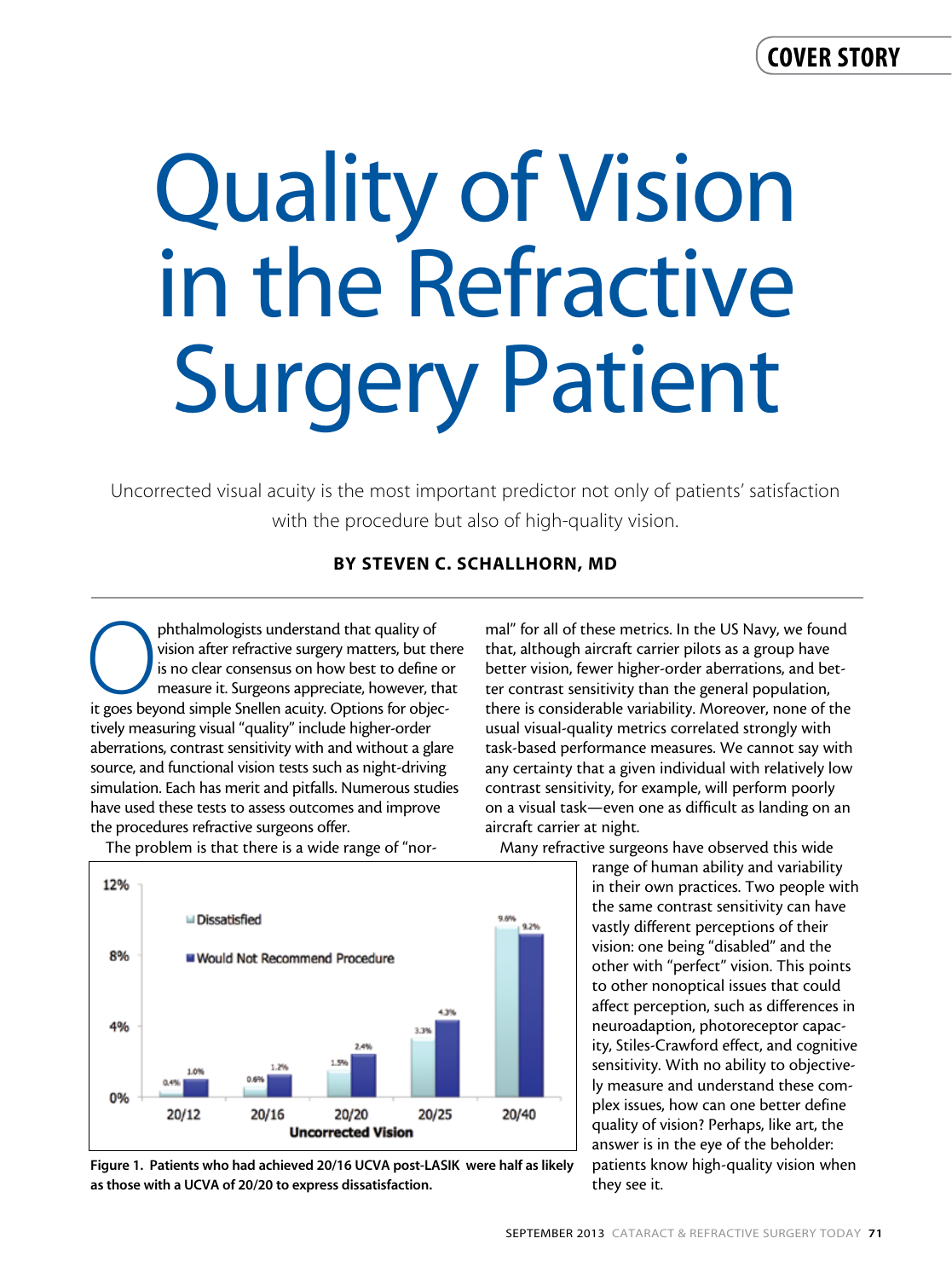#### PATIENT-REPORTED **OUTCOMES**

At Optical Express, we are increasingly relying on patient-reported outcomes to further understand quality of vision. This simply means using patients to assess their satisfaction with the procedure's outcome as well as the quality of their vision.

We all assess how happy patients are with their procedure by simply talking to them. To formalize an assessment of satisfaction as well as elicit the quality of their vision and other visual and ocular symptoms, questionnaires are utilized. This provides a more structured and standardized approach and enables a more thorough analysis. All of our patients are asked to complete such a postoperative questionnaire. We analyzed patient-reported outcomes from 33,235 consecutive patients (64,952 eyes) undergoing laser vision correction. All were treated with the Visx Star S4 IR laser (Abbott Medical Optics Inc.), with a femtosecond laser-created flap (FS60 or iFS [both Abbott Medical Optics Inc.]) or a flap made with the EVO3 One Use Plus microkeratome (Moria Inc.). The mean manifest spherical equivalent was -2.33 D, but the corrections spanned a wide range from  $-12.50$  D to  $+6.00$  D.<sup>1</sup>

Satisfaction

When patients were asked how satisfied they were with the outcome of the

procedure on a five-point scale (very satisfied, satisfied, neither satisfied nor dissatisfied, dissatisfied, and very dissatisfied), 96% indicated they were satisfied (78.9% very satisfied and 16.7% satisfied). Nearly all said they would recommend the procedure to family and friends (97.9%) and that the procedure had improved their lives (96.6%).

UCVA was by far the biggest driver of patients' satisfaction with their laser vision correction results. Those with a visual acuity worse than 20/20 were more likely to report dissatisfaction or to say they would not recommend the procedure. Conversely, for every line of UCVA better than 20/20, there were approximately half as many patients who were dissatisfied (Figure 1).



Figure 2. The biggest determining factor for significant glare and halo disturbances was postoperative UCVA. At 1 month, the incidence of complaints about significant halos rose dramatically as UCVA worsened.



Figure 3. Our data show that large low-light pupils were not associated with an increase in glare and halo disturbances 1 month after LASIK.

#### Glare and Halos

Quality-of-vision symptoms can be relatively common in the early postoperative time period and gradually improve with time in the vast majority of patients. Proportional odds modeling in this same study population showed that worse postoperative UCVA, which covaries with residual sphere and cylinder, and higher preoperative sphere were significantly associated with symptoms after surgery.

The biggest determining factor for glare and halo phenomena was postoperative UCVA. At 1 month, the incidence of significant halo disturbances rose dramatically as UCVA worsened (Figure 2). Therefore, an important element to prevent or reduce halos is to achieve the best unaided vision